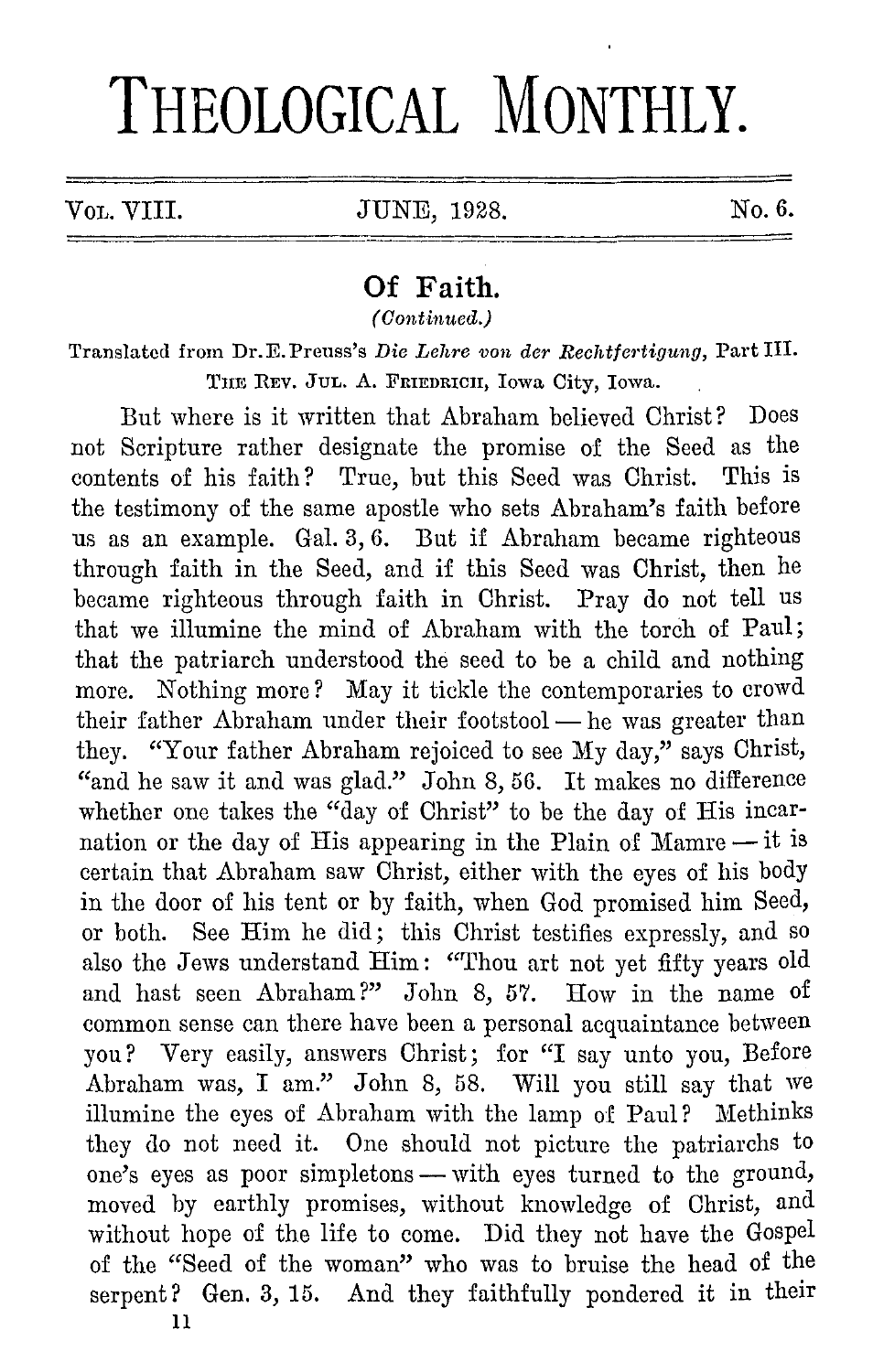## **BOOK REVIEW.**

Search the Scriptures! *IV. A Survey of the Writers and the Books of* the Bible. 40 pages. V. The Chief Doctrines of the Bible. 43 pages. VI. Survey of Old Testament History *(Biographical)*. 36 pages. <sup>10</sup> cts. each. By *Paul E. Kretzmann*, Ph. D., D. D. (Concordia Pub-<br>lishing House, St. Louis, Mo.)

Three additional booklets in the *Search the Scriptures* series are off echools, Originally intended for the use of Bible classes in our Sunday-<br>schools, these booklets can with great profit be used also by all the Christi tian men and women of our congregations. Especially would we like to see No.  $\bar{V}$ , The Chief Doctrines of the Bible, in the hands of many of our most important Scripture-passages it offers a course in Christian doctrine as we will be also the most important Scripture-passages it offers church-members and diligently studied by them. On the basis of the as we confess it in the Apostles' Creed, all of which is introduced by a few needs to be at Bible itself. We are of the opinion that indoctrination needs to be stressed in an increased measure if our people in these days of apostasy are to remain faithful to the truth and by means of the Word God are to be kent in God's grace. of  $G_{\text{od}}$  arc to remain faithful to the truth and by means of the Word  $\frac{1000}{6}$  be kept in God's grace. FRITZ.

The Fundamental Differences Between the Lutheran and the Re-Theodore Muslim 20 Edited with notes and comments by *John* <sup>1</sup> neodore Mueller. 20 pages, 41/<sub>4</sub>×61/<sub>8</sub>. 10 cts. (Concordia Pub-

lishing House, St. Louis, Mo.)<br>In this tract Professor Mueller shows, on the basis of the Visitation Articles of 1592, how the Reformed churches differ from the Lutheran Church in the doctrines of the Holy Supper, the Person of Christ, Holy Report . Baptism, and the Predestination and Eternal Providence of God. The errors of the Reformed churches were from the very beginning the result wrong attitude of those churches toward Scripture. It is this same of the Reformed churches were from the very beginning the result Wrong attitude, followed out with greater consistency and with equally greater perniciousness, which finds its extreme exponents in the Modernists of our day. greater permiciousness, which finds its extreme exponents in the Moderniasts of our day. FRITZ.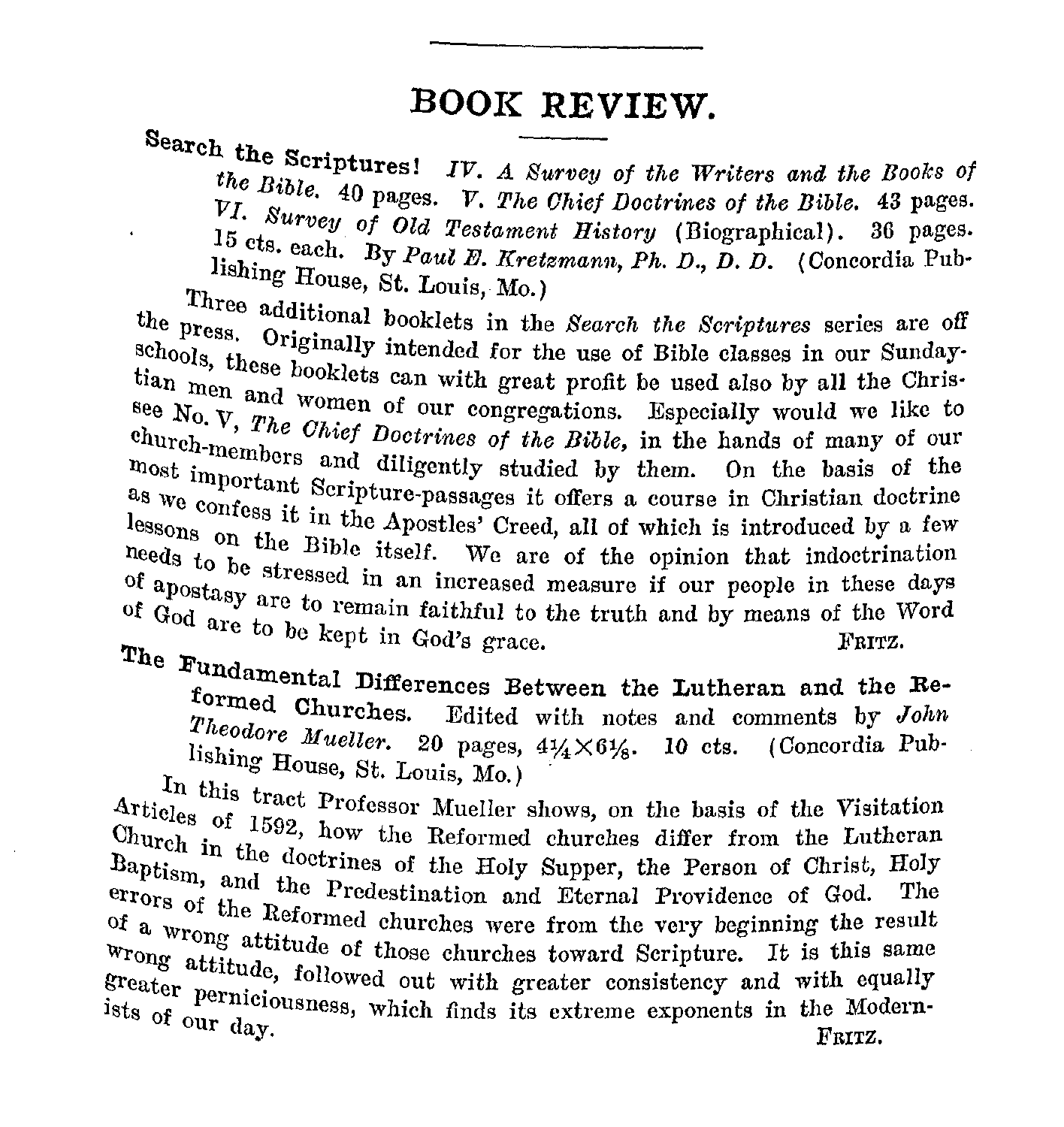The Cures of Christian Science in the Light of Holy Scriptures. Tract No. 107. By *0. C. A. Boecler.* 16 pages. 5 cts.; dozen, 48 cts. ( Concordia Publishing House, St. Louis, Mo.)

"An ounce of prevention is worth a pound of cure." "To be forewarned is to be forearmed." We should not wait until some of our Christian people have become infatuated with, and ensnared by, such delusions as Christian Science before we expose these delusions as damnable heresies, but we should in time warn our people against them and impart the necessary instruction. Christian Science is a damnable system of religion, denying the true God, the reality of sin, and the need of a Savior. This is<br>methodical in Professor Boocler's tract FRITZ. emphasized in Professor Boecler's tract.

A Knock at Your Door. By W. E. Schramm. 87 pages; 75 cts. -- The Church Through the Ages. A Pageant. By Prof. W. F. Schmidt. 35 pages; 35 cts. - A Friend at Your Door. By W. E. Schramm. 14 pages; 6 cts. - Modernism, a Pagan Movement in the Christian Church. By Prof. P. II. Buehring. 49 pages; 50 cts. (Lutheran Book Concern, Columbus, 0.) Order from Concordia Publishing House, St. Louis, Mo.

These four publications of the Columbus Book Concern are designed to help the pastor in bringing home to his people the great truths of salvation. *A Friend at Your Door* is an earnest appeal to accept Jesus, who comes to the sinner through the Word. It is a fine tract for general dis· tribution. 'fhe thoughts briefly suggested in the pamphlet are enlarged and applied in the author's book *A Knock at Your Door*, which is a helpful study in sin and grace. *The Ohurch Through the Ages* is a pageant which may be given either in a church or in a hall. It shows the Church in the purity of its founding, in its corruption, and finally in its restora· tion through Martin Luther. *Modernism* contains five lectures delivered by the author in July, 1927, to the Pastors' Group of the Lutheran Chautauqua at Lakeside, O. It is an excellent examination and refutation of the falsehoods of Modernism, or neo-paganism. MUELLER. the falsehoods of Modernism, or neo-paganism.

The Beginners' Hebrew Grammar. By *Rev. Jlarold L. Creager, B. D.,*  with the collaboration of *Rev. Herbert C. Alleman, D. D.* \$3.00. (D. C. Heath & Co., New York.) Order from Concordia Publishing House, St. Louis, Mo.

This book, the production of a Gettysburg professor, who was assisted by his colleague, seems to the reviewer to be an excellent manual for be· ginners in Hebrew. Contrary to current notions, Hebrew is a very simple language, and if the fundamental processes are really mastered, the student has little difficulty in acquiring a fair reading knowledge of it. The book before us contains the necessary grammatical material and, in addition, exercises for translation (Hebrew and English) and vocabularies. .A novel method is employed in teaching the irregular verb, which the authors say has proved helpful (a fictitious verb root is used, formed by substituting the particular weak letter for the corresponding letter in *qatal).* .Altogether, the work betokens that it is the result of careful thought and long experience. The mechanical make-up is very good. Teachers of Hebrew may do well to compare this work with the manual they have been using; and ministers, I am sure, will be delighted if in their spare hours they review their Hebrew grammar with the aid of this book.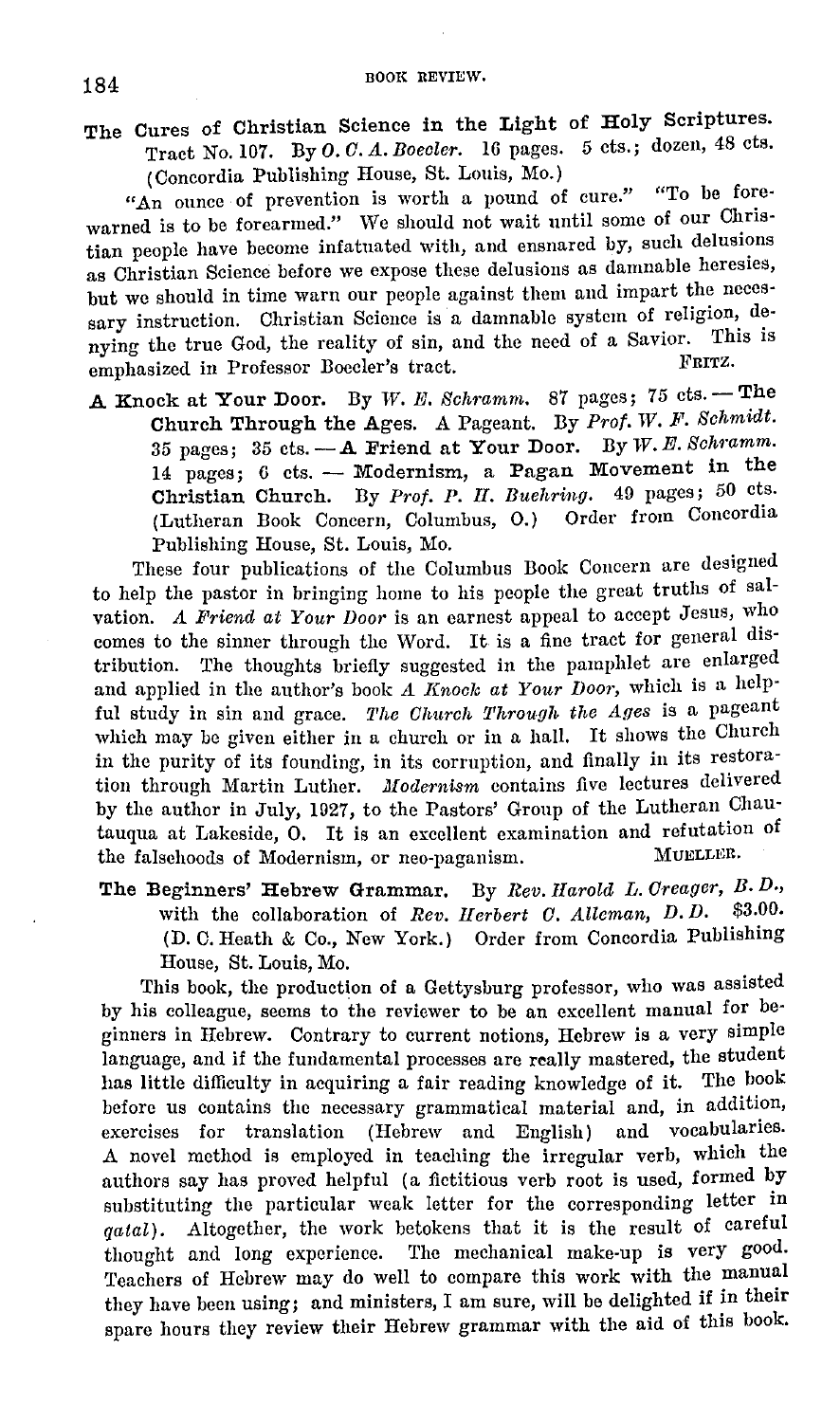Luther and the Reformation. By *James MacKinnon*, Ph. D., D. D. Vol.II: The Breach with Rome  $(1517-21)$ . 354 pages,  $5\frac{1}{2} \times 8\frac{1}{2}$ .<br>Bound in cloth, \$6.40. (Longmans, Green & Co., Ltd., London, Bound in cloth. \$6.40. (Longmans, Green & Co., Ltd. London, Order from Concordia Publishing House.

This is the second volume of a work by the Professor of Church History in the University of Edinburgh, Scotland. The first volume was reviewed in this magazine after its publication in 1925, and we are informed that the manuscript for the remaining two additional volumes is nearly complete. Vol. II deserves the high praise which we accorded to its prodecessor. It is based upon the same conscientious study not only of the most recent research, but also of the writings of the Reformer himself; is as acute in its analysis of the causes which lay behind the Reformation as of the motives which actuated Luther at various stages in his career; and in spite of its scientific attitude again displays an enthusiasm for its subject. The volume carries Luther through the years 1517-21, the turning-point in his life and the foundation-years of the Reformation. Luther here appears indeed as "the prophet and the apostle of a new age." Lutlier "was undoubtedly the strong man and also the great man of the age. All the other actors on the stage of this world upheaval arc mediocre figures compared with this Colossus, whose genius and potent personality are laboriously shaping a new world out of the old" (p. 283). Again we live through the intense excitement produced in Germany and in Rome through Luther's proclamation of the doctrine of justification by faith and his insistence upon the rights of the individual conscience over against the dictates of the hierarchy. The efforts of the Pope to suppress this "prophet of a new age" are described with a wealth of detail: browbeating and brutal threats, flattery, dialectic debate, more sinister threats, - the red glare of the stake illuminates, as it were, every chapter of MacKinnon's book, -- finally, promises of a bishopric, of a cardinalate, anything to silence this voice! Through it all tho consistent, unshakable purpose of the Reformer to proclaim without subtraction or compromise the newly discovered essence of Gospel Christianity, Justification by Faith, and to maintain at all costs the right of conscience.

Passing by a few minor matters, there are two points in which the author has shown a want of appreciation for Luther's position. He finds fault with Luther's *Babylonian Captivity of the Church* because, while exhibiting "the independence and daring of an extraordinary, original mind," yet, having proved his accusations against the medieval Church, Luther "invariably hesitates to draw the inevitable practical conclusion. One begins to doubt whether Luther, whilst undoubtedly an original thinker, has also the gift of initiating and organizing the reform movement which he has called into being" (p. 261). MacKinnon acknowledges in the next sentence that Luther's method was to leave to God the remedy "by means of the Word acting on public opinion," but appreciates too little the grandeur of this attitude, although elsewhere he shows true insight into the methods of Martin Luther, as when he says: "His conservative instinct persistently shows itself in the disposition to be content with the enunciation of principles, without insisting on their general application in practise in the form of a radical and imperative revolution of existing institutions" (p. 333).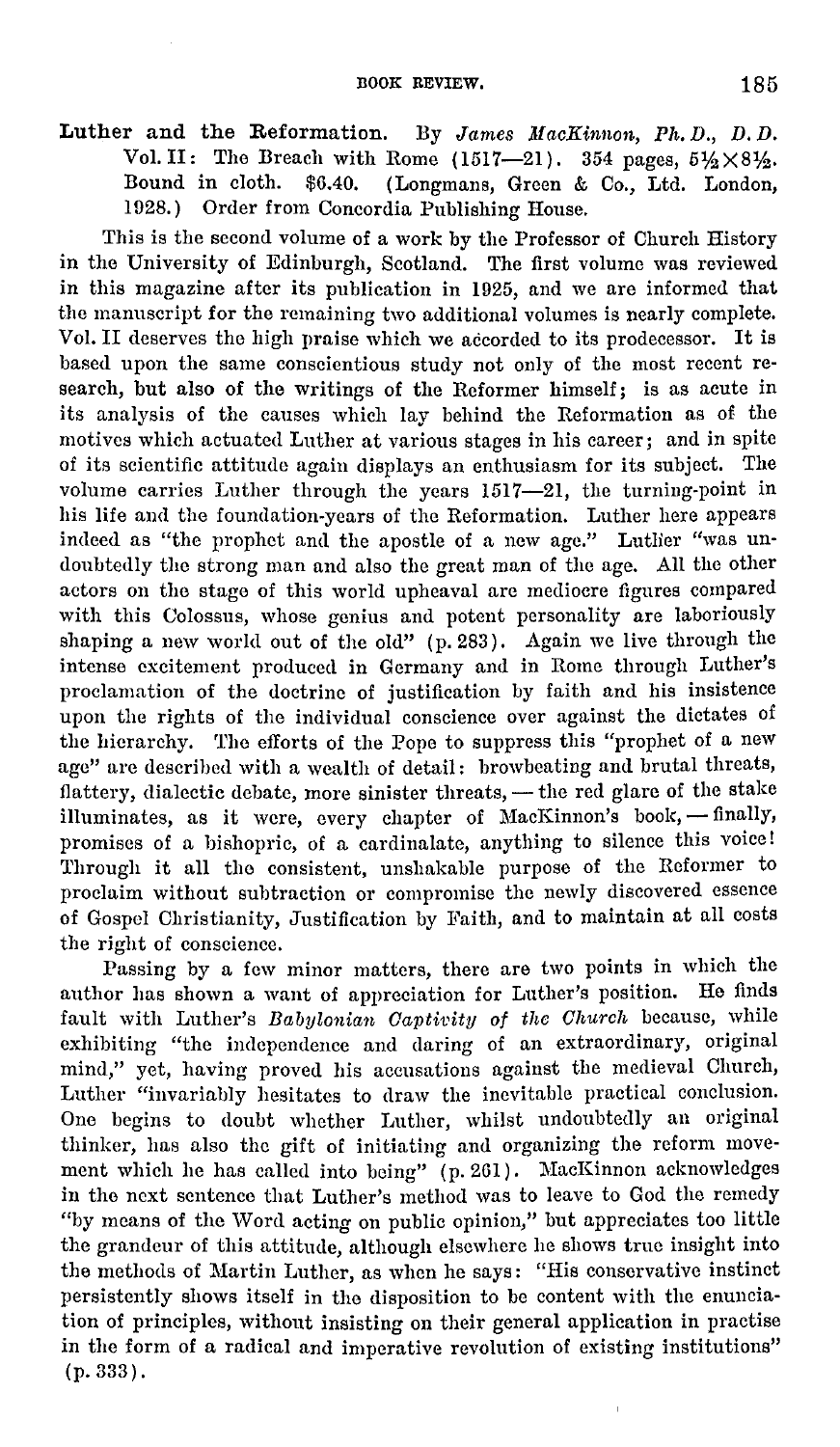The other point on which we must find fault with our author is his treatment of Luther's discussion of the Lord's Supper (in the *Babylonian Captivity).* Ile attributes to Luther the doctrine of "consubstantiation, *i.e.,* the real or bodily presence of Christ in the elements in virtue of their consecration." And he continues: "It does not occur to him that the literal sense is not necessarily the true sense and that the symbolic sense is alone in accordance with the historic meaning. . . . In this matter he has still one foot in the Middle Ages." The familiar Zwinglian conception of the Sacrament, not so surprising in a Reformed historian, - although attributing the doctrine of consubstantiation to Luther and the Lutheran Church is really not excusable in a writer who otherwise shows such accurate information and such fine sympathy for his subject.

The book is excellently printed,  $-$  (we have found a single typographical error, "first paper will" for "first paper wall," p. 232), - and the price has been made possible only through a grant made by the Carnegie  $\Gamma$ -University's Trust.

The Book of Life. (Various bindings and various prices.) (John Rudin & Company, Chicago, Ill.)

This is the fourth edition of a set of books offering the text of the Authorized Version for ordinary readers. When certain criticisms were made with regard to the second and third editions, it was suggested that the introductory material, which was objectionable, might be neutralized or rendered innocuous by certain changes in the text. Although this was a rather difficult task, the reviewer feels that the undertaking was successful. In other words, the set, in its introductory material, is not Lutheran or confessional in character, but the historical information is, on the whole, reliable. - But the chief value of this set lies in the excellent arrangement of the text of the Dible, which will immediately appeal to modern readers. All the hooks are embellished with excellent illustrations from the best masters of the world, many of them in colors, together with photographs of scenes in Bible lands and many maps. There is no doubt that the use of this set in the home will bring about a greater love for the Word of God and a better appreciation of its historical background. Possibly readers will not agree with certain features of Vol. VIII, but here at least the index<br>and the various lists will prove of great value. and the various lists will prove of great value.

### Understanding the Apostles' Creed. By *Donald McFayden*, P.D., Professor of History in Washington University, St. Louis. 300 pages. \$2.00. (The Macmillan Company, New York.)

Dr. D. McFaydcn is an ordained Episcopalian clergyman, who at present teaches Church History at Washington University, St. Louis. His book was suggested to him by the Modernistic trend to discard the Apostles' Creed. Professor McFayden wishes it to be preserved. He "yearns for its retention; for its recitation brings us into contact with the faith of Christianity's Golden Age" (p. 300). But that faith Dr. McFayden himself no longer holds. He is a Modernist. Although he is professor of Church History, only the first chapter of his book has historic value; the rest is speculation, a dream picture of how Christianity developed and was crystallized into its apostolic and postapostolic form. Its source is ancient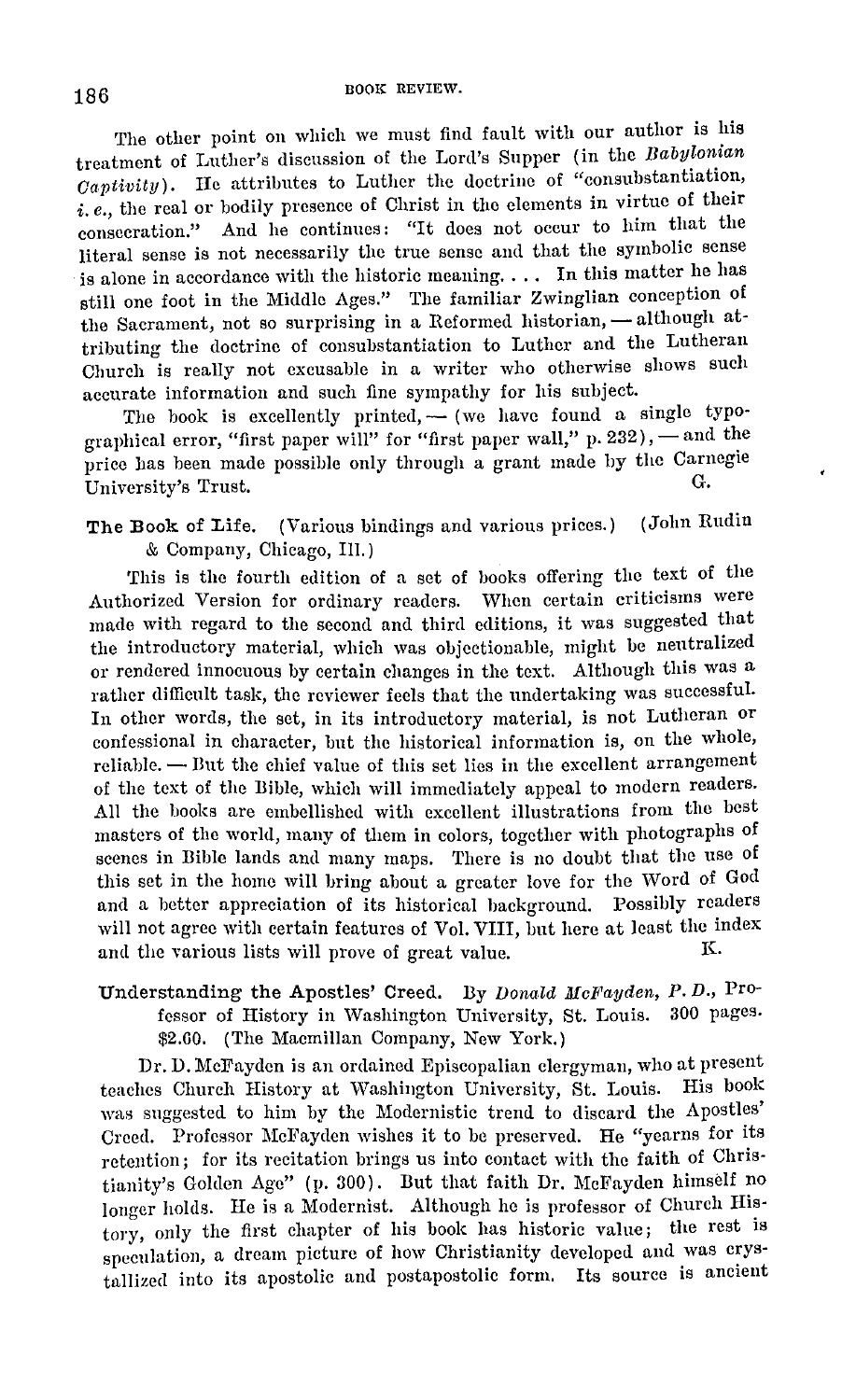Babylonia; Judaism, crude, barbaric, uncritical, is the next step. Then comes contact with Alexandria and Platonism; then Jesus, the Son of Man. Ile advanced Messianic claims; "but the precise sense in which Ile regarded Himself as the Messiah it is impossible to define with certainty" (p.95). He dies; Ile is raised from the dead. How? The author does not venture to say. "The explanation of these experiences involves a complication of historical, psychological, and ontological questions which very fortunately we may here lay aside" (p. 98). At least the apostles believe that God raised Him from the dead. But they are Jews, hopelessly wrapped up in Jewish categories. Enters Paul the Gentile. He frees Christianity from its Jewish shackles. Alexandria once more enters into it with its philosophic speculation; also Egyptian Isis worship, Persian Mithraism, Babylonian star worship, various Asiatic cults of Mother Earth, and Judaism. The author does not say this so clearly, but he suggests it. Christianity becomes clarified. Follows the Old Roman Symbol, the fore· runner of the Apostles' Creed; in the course of time additions are made, and thus we have *Symbolum Apostolicum*. How did the ancient Church understand it? The author endeavors to show this in a long chapter entitled "Exegesis." This is one of the better chapters of the book; for here he moves on historic ground, although sometimes an amazing exegesis creeps in. "The communion of saints may equally well be translated *participation in holy things"* (p. 207). However, it is clear that to-day the Apostles' Creed cannot be taken in its historic sense. "Theology, no less than natural science, must bow to newly ascertained facts and reshape its ideas to allow for them" (p. 296). Also, "it is apt to be infected by faulty logic" *(ibid.).* "Theology must of necessity adjust her teachings to changed conceptions in other fields of thought" (p. 297). Why, then, retain the erring Creed? Oh, because it links us with the past! Such is the drift of thought in this hopelessly disappointing book. For the conservative pastor, who believes that the truths expressed in the Apostles' Creed are eternal verities, which survive the ever-changing tendencies of human thought, the book can teach only one lesson, namely, that of the utter bankruptcy of Modernism. It takes, but docs not give; it removes the kernel and still holds to the form, because it has nothing better to offer. MUELLER.

#### Difficult Bible Questions Answered. Scriptural Knowledge for the Layman. \$1.50. (The World Syndicate Co., New York.)

This volume, treating one thousand topics, "represents the combined labors of careful scholars of all denominations, conducted along the lines followed by the ablest orthodox expositors of the present day" (Foreword). The layman who lias mastered the Synodical Catechism will do well to pursue his further Biblical studies with the help of Zorn's *Handbook for Ilome Stutly, Questions on Ohristian 'l'opics,* and similar handbooks. But any one who wishes to be informed on the present status of modern theology, of the conservative type, will find the present volume useful. '1c will also find in it much useful information on Bible questions. He will hardly bother with the questions whether "Adam was a red man," "what was the name of Potiphar's wife," and the like. But he will he glad to find clear testimony to important Bible truths. John 10, 30 is quoted as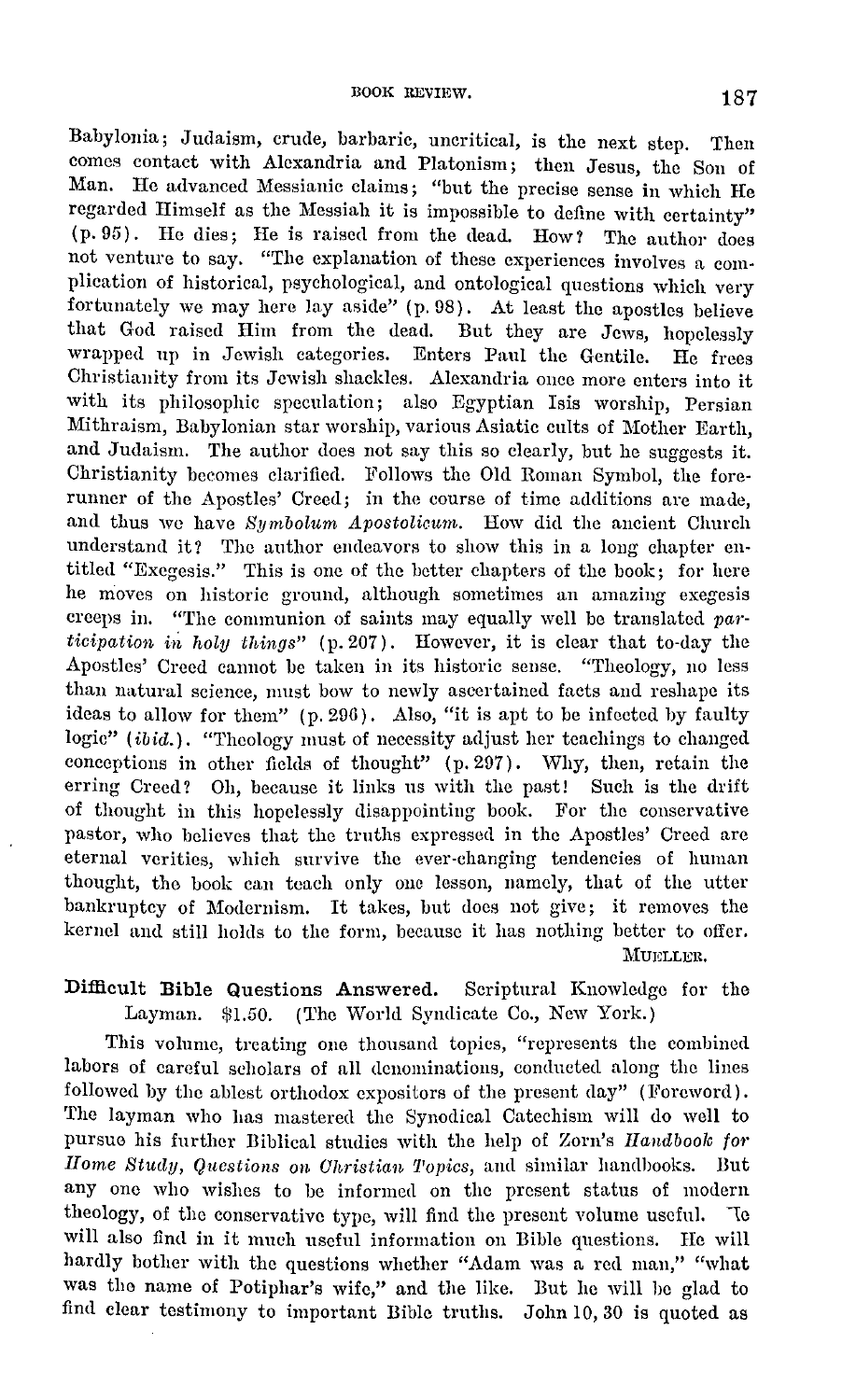one of "the most definite and powerful assertions of the deity of Christ." Further: "Are any by nature 'children of God'? Regenerated men only are God's children." Adam and Eve actually ate fruit; the saying is not a parable. Tho Diblical term "hell" is used, not in a symbolical, but in a literal sense. There is no remission of sin without the shedding of blood. "What is justification? It is of grace by the imputation of Christ's righteousness, earned by the shedding of His blood and sealed by His resurrection. This righteousness we may only take as our own by faith, not by our works or by faith and works, but purely by grace, through faith." We get a fine exposition of Rom. 5, 7, the Scriptural judgment on "indulgences," a sane treatment of "church-suppers" and other practical questions. Many portions of the volume, however, are vitiated through the influence of modern theology. The Bible is "the great divine-human document." "It is not a scientific text-book" (the phrase taken with the modern implication). Jesus was not on earth and in heaven at the same time. The statement: "His divinity must have been restricted by its fleshly environment" is against Scripture. "Still other translators make the passage [Act. 13, 48] read: 'As many as disposed themselves to eternal life believed.'" What would you make of this: "Sanctification is that act of the Holy Spirit in which He calls us through the Gospel, enlightens us by His gifts, sanctifies and preserves us in the true faith, and moves us to holy works. . . . The means of sanctification are internal, the indwelling Holy Spirit, faith and the cooperation of the regenerated will with grace, and external-"? Children are saved, not through faith, but because of their innocence. What is the Second Dlessing? "It is not necessary to bother with explanations and definitions." However, "brethren who are undoubtedly sincere believe that it is· Scriptural. Who are we that we should say it is not?" "What does the Bible teach of the second coming of Christ?" Two answers are given. The first gives the Scriptural teaching. And the second, without indicating the conflict with the first, unfolds the thesis that "Christ's coming will bring with it the millennial reign.''

"Is there any sanction for capital punishment in the New Testament? The whole spirit of the New Testament would seem to be decidedly against it.'' There are burning questions which are not touched upon. There is nothing said about lodges. Question 269, second part, treats on Matt. 5, 24. Question 277 is an exact duplicate. The space might have been utilized for the discussion of Freemasonry. "Redemption" is made a synonym of conversion, etc., etc. In a word, this book will appeal to the Fundamentalists. A Lutheran wants something better. E.

A Pilgrimage to Palestine. Dy *Harry Bmerson Fosdiolc, D. D.* 332 pages. \$2.50. (The Macmillan Company, New York.)

Dr. Fosdick's book on the *Land of the Book* has enjoyed an astounding reception by the reading public, and that for good reasons. The mechanical equipment of the book is as nearly perfect as modern bookmaking can make it; it is a work of art. As far as its contents arc concerned, the author has endeavored thoroughly to acquaint the reader with the country to which he made his pilgrimage. It contains a fine map, a survey of dates, which, however, are not always correct, - Dr. Fosdick is an evolutionist, - an index of subjects and of proper names, an index of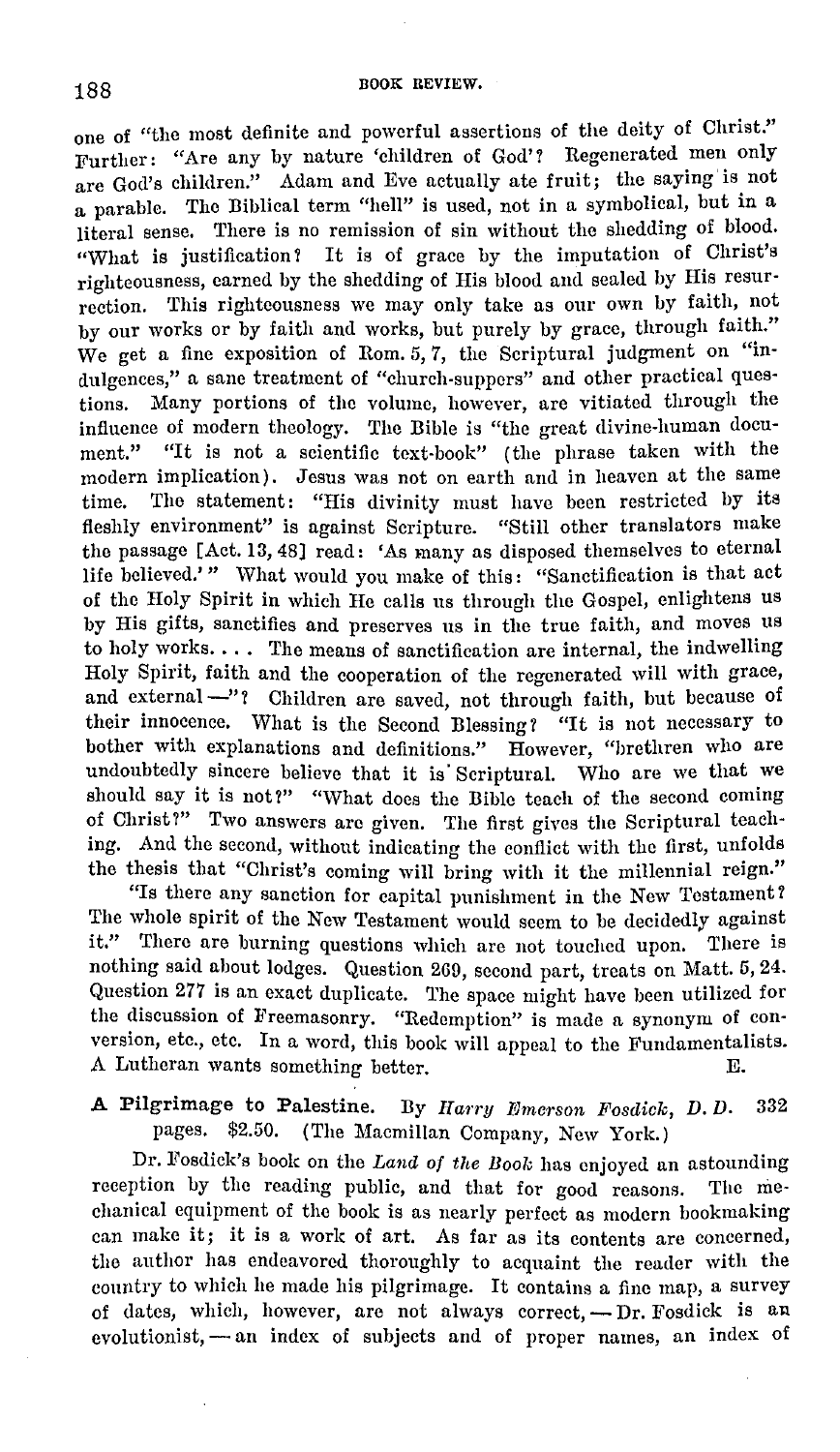Scriptural references, etc. Every line confirms the author's statement .that the book "was written *con amorc,* for the sheer love of the land about which it tells." In the organizing of the material, too, this volume differs from others written on the same subject; not the geography, but the history of the land furnishes the "strand on which the narrative is threaded." The description is everywhere graphic and charming and the language choice and beautiful. A "selected bibliography for the traveler" proves how eager the writer was to obtain exact and extensive information. The result is that he has furnished a book which occupies a unique place among the volumes that present to the reader the Holy Land. Unfortunately, however, Dr. Fosdick is a Modernist, and his liberalistic prejudices to a large degree destroy the usefulness of his book. The intrinsic untruth of his theology results in statements that are downright false and mar the pleasure of the conservative scholar who reads them. In the opinion of Dr. Fosdick, David "had a strangely jumbled ethical judgment" (p. 116). The Mosaic dispensation, "glorious as it was, it was a primitive beginning. Belief in a mountain god, whose back can be seen of human eyes, a god of war who sends his chosen tribesmen on ruthless raids to slaughter even children without mercy, is a long way behind us - or at least it ought to be" ( p. 72). Christ, to Fosdick, was merely a human "teacher who talked with a woman about God" (p. 72). It is with deep regret that we read these and similar untrue statements in this otherwise excellent book. A person who does not know Christ cannot do justice to the land where He preached and where He lived and died; a false theology must of necessity produce a warped history. The pilgrim who studies Palestine must traverse its valleys and tread its hills with a believing heart and a vision directed by the Holy Ghost if he wishes to write a true account. MUELLER.

Social Problems. The Christian Solution. By E. E. Fischer, D. D. 187 pages,  $5\frac{1}{4}\times7\frac{1}{2}$ . \$1.25. (The United Lutheran Publication House, Philadelphia, Pa.) Order from Concordia Publishing House.

The author of this book has evidently given his subject much study. His presentation is clear, concise, fascinating. In ten chapters he discusses: Definition and Nature of Social Problems; Christian Methods of Approach; Christian Social Principles; Family Life; Citizenship; Work; Leisure; War; Racial Relations; Education. Dr. Fischer touches upon many of the evils in our social fabric and shows the Church's attitude over against these. He says: " 'Except a man be horn again, he cannot see the kingdom of God.' John 3, 3. This is the indispensable foundation upon which all Christian morality, whether individual or social, must be built. Not by making the material conditions better, but hy making man better, does Christianity hope to improve the present social order. The attempt, there· fore, to disassociate the task of social regeneration from the task of individual regeneration is neither Christian nor practical and must always prove futile. The evil in human nature is too real and persistent to he overcome in this way. Christian solutions must proceed on the basis of a new life centering in Jesus Christ. To ignore this fact is to he indifferent to the chief contribution which Christianity can make to the solution of social problems" (p. 24). "The cause of all human ills is man's estrangement from God, and only as this estrangement is healed, can a social order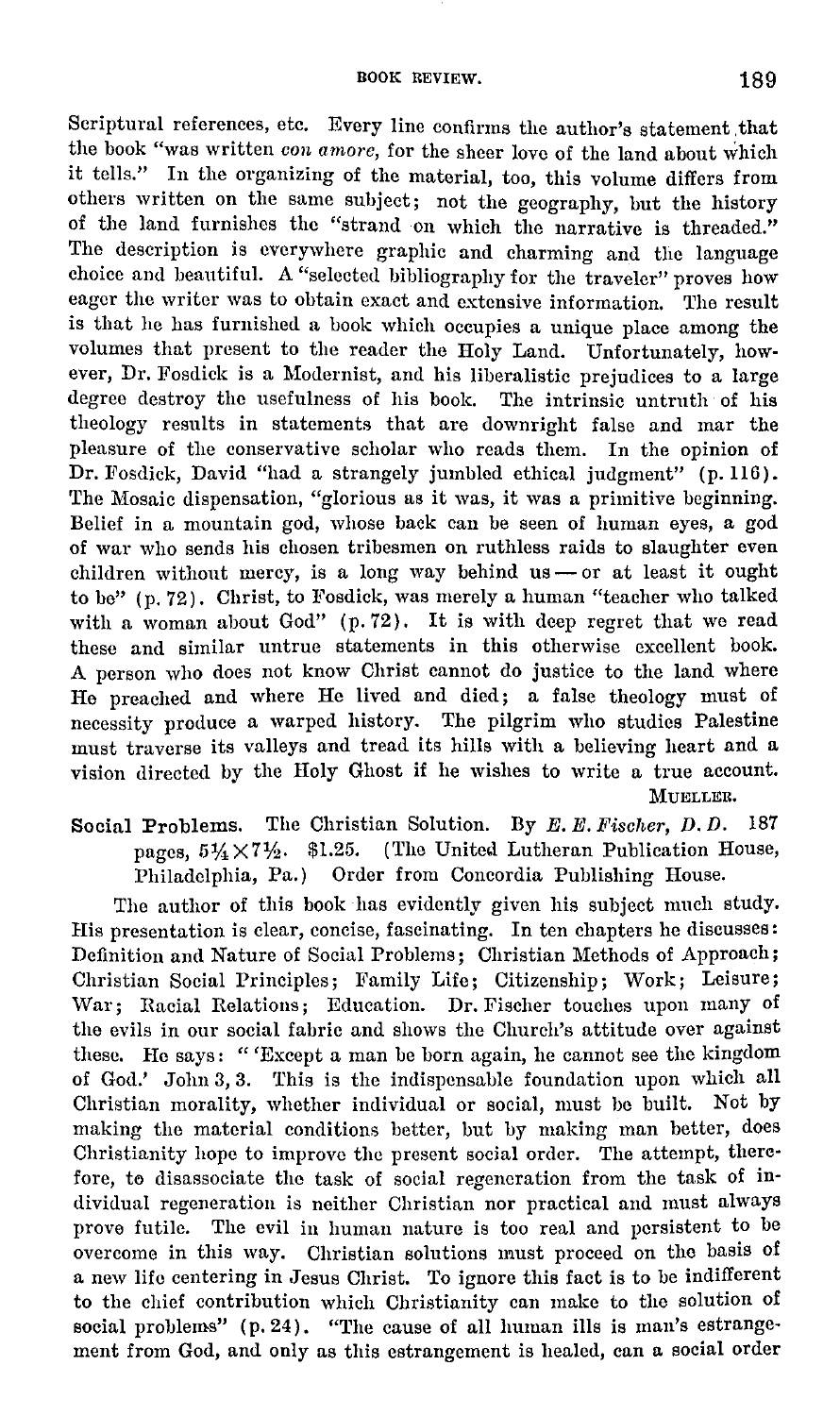appear which will be pleasing to God" (p. 38). In reference to education Dr. Fischer says: "An education which develops the intellect, without providing at the same time for the control of the sensibility and the will, is a distinct menace. Unless accompanied by a spirit of good will, the possession of power is always dangerous; and knowledge is power of a very definite kind. With the increased control which knowledge is making possible over the wealth and forces of the natural world, to neglect the training of character is to expose civilization to the tyranny of a ruthless selfishness. Instead of being used to further the common good, knowledge will then become a divisive force, standing in the way of the realization of practically every Christian ideal. This is the danger of an irreligious educational system. It fails to develop character"  $(p. 171)$ . "Religion in education, therefore, means more than merely the addition to the curriculum of another branch of study. It means the permeation of the whole life with a new spirit; the cultivation of true ideals and the impartation of an adequate moral dynamic" (p. 173). "With the gradual disappearance of the home as a factor in education, practically the whole of the child's systematic training, with the exception of what it may receive in the Church, is coming under the control of the school. Educators are realizing this and are endeavoring to meet the responsibility. The curriculum of public school education is being enlarged so as to make it a reproduction in miniature of all that has value or importance for life. The three R's no longer constitute the major portion of the curriculum. A place has been found for manual and business training, for domestic science, for training in politics and citizenship, and even in those social relationships for which the home at one time made itself solely responsible. In fact, every form of activity and relationship is provided for with the exception of one, the religious" (p. 175). Concerning the parochial school as a solution of the educational problem, we read: "Where it has been possible to maintain it, it has solved the problem in a fairly satisfactory way. Its two great advantages arc that it makes possible the unification of the educational process, and that it gives the Church control of the child during the most formative period of its life" ( p. 176). But while the Doctor presents the parochial school as the ideal solution of the educational problem, he advocates week-day religions instruction supplementing the instructions received in the public school, because "there is little prospect that the parochial school will come back into the Protestant Church as a whole. The public school has secured too strong a hold on the sympathy and good will of the American people. Whatever general system may be devised will have to be supplementary to the public school system and not alternative to it" (p. 176). Over against this statement we are glad to say that our own system of parochial schools has proved to be a success and that our churches are at the present time showing even an increased interest in our parochial school system.

We could quote much from Dr. Fischer's hook which has our hearty approval, but we prefer to have our readers purchase the book and give it a careful study, especially at this time when social problems are forcing themselves upon our attention as never before in the history of our country.

A few criticisms we desire to offer. Desertion is not, in addition to fornication, a *second* cause for divorce, but it is in its very nature and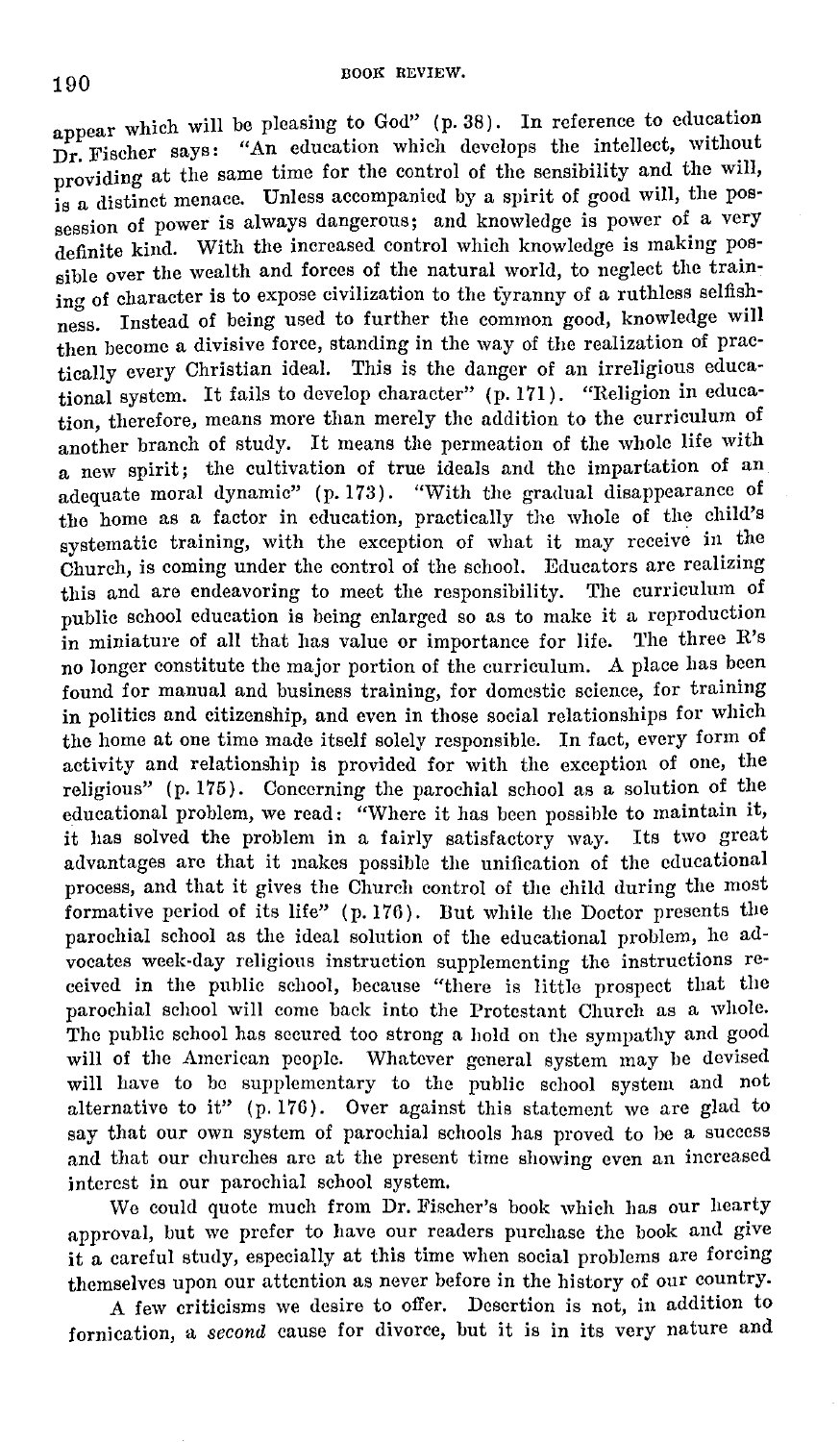effect the severing of the marriage bond (p. 59). When Paul says: "There is no power but of God; for the powers that be are ordained of God," Rom. 13, 1, we take that as sufficient evidence that the state, even as are the family and the Church, is a divine institution, and therefore it ought not be said: "The state is said to be a divine institution. This does not mean necessarily that it was instituted immediately by God, as were the family and the Church. The origin of the state is lost in antiquity" (p. 75). We cannot admit that the Old Testament "does not set forth a high conception of work, nor does inspire to a lofty morality" (p. 100). On page 122 Dr. Fischer says: "The Christian has a duty of love which should make him willing to surrender his privilege out of regard for others. But this duty devolves upon him only when the 'weak' conscience of his brothers is due to immaturity or moral impotence. Ile then foregoes what is his right lest he give offense and become a stumbling-block. When, however, the weakness of the brother is due to a deliberate and obstinate refusal to admit the truth, the Christian may be compelled to give offense, as Christ gave offense to the Pharisees by IIis conduct on the Sabbath-day, and Paul gave offense to certain Jewish Christians by refusing to circumcise Titus. Gal. 2, 3. 4." While the *giving* of offense has been rightly defined in the first instance, the secoml case is not a case of giving offense, but rather of *taking* offense. In that connection dancing and the theater are spoken of, but their sinful nature is not stressed.

On the whole, Dr. Fischer's book is sound, and such criticisms as we have offered are not intended to discount our favorable recommendation of the book. Inasmuch as the social problems of our day make their influence deeply felt in the lives of our church-members, and inasmuch as the Church has a distinct duty to teach the Christian principles which must be applied to such problems, our pastors cannot escape the responsibility they have of studying our social problems in the light of Scriptures. Dr. Fischer's book furnishes much material and suggestive thought in the right direction. FRITZ.

The Effective College. Edited by *Robert L. Kelly*, 111 Fifth Ave., New York City. \$2.00. (The Association of American Colleges.) Order from Concordia Publishing House, St. Louis, Mo.

Here we have a book which ought to be of outstanding interest in the field of higher education. Every man who contributed to this volume is an educator of note in the Association of American Colleges and therefore speaks with authority on his particular topic. We exclude, of course, the section devoted to Religious Education, since this has no value for us. But in the rest of the book, questions which have been agitating the minds for decades are treated in a manner which will make the solution of many problems considerably easier. The course of study is discussed, also the methods in general, the relation between the faculty and the students, the financial support of the institutions, and many other questions which time and again are brought to our attention. It may be that the reader will not agree with certain conclusions reached by the various writers, but the book is intensely stimulating nevertheless and will undoubtedly prove a welcome addition to the library of every one interested in higher education. K.